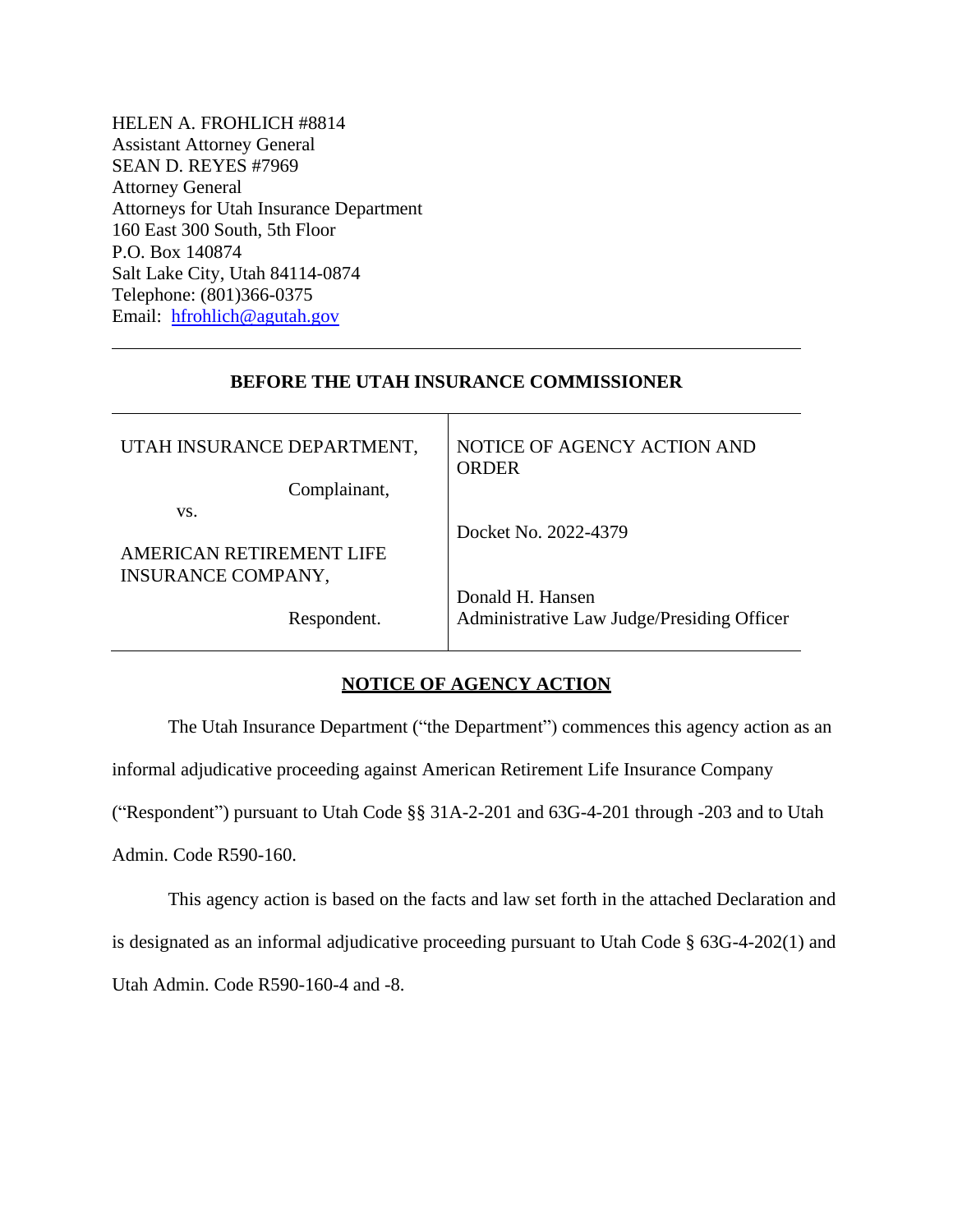#### **ORDER**

Based on the facts and the law set forth in the attached Declaration, and good cause appearing, the Utah Insurance Commissioner orders as follows:

1. Respondent shall forfeit to the Department the amount of \$1,500.00.

2. Pursuant to Utah Code  $\S$  63G-4-203(1)(i) and Utah Admin. Code R590-160-8(1), this informal adjudicative proceeding shall be deemed closed, and this Order shall become final and take full effect, 15 days after this Notice of Agency Action and Order is emailed to Respondent unless a request for a hearing on this matter is received from Respondent prior to that date.

3. A request for a hearing shall be in writing and sent by email to

[uidadmincases@utah.gov](mailto:uidadmincases@utah.gov) or by U.S. mail to Office of the Administrative Law Judge, Utah Insurance Department, 3110 State Office Building, Salt Lake City, UT 84114. The request for hearing shall be signed by the person making the request and shall state the basis for the relief requested.

4. If you fail to request a hearing you will be bound by this Order. Failure to request a hearing will be deemed a failure to exhaust administrative remedies and will preclude any further administrative or judicial review or appeal of this matter.

DATED this 1<sup>st</sup> day of March, 2022.

JONATHAN T. PIKE Utah Insurance Commissioner

 */s/ Donald H. Hansen* DONALD H. HANSEN Administrative Law Judge/Presiding Officer Utah Insurance Department 4315 S. 2700 W., Suite 2300 Taylorsville, UT 84129 Telephone: 801-957-9321 Email: [uidadmincases@utah.gov](mailto:uidadmincases@utah.gov)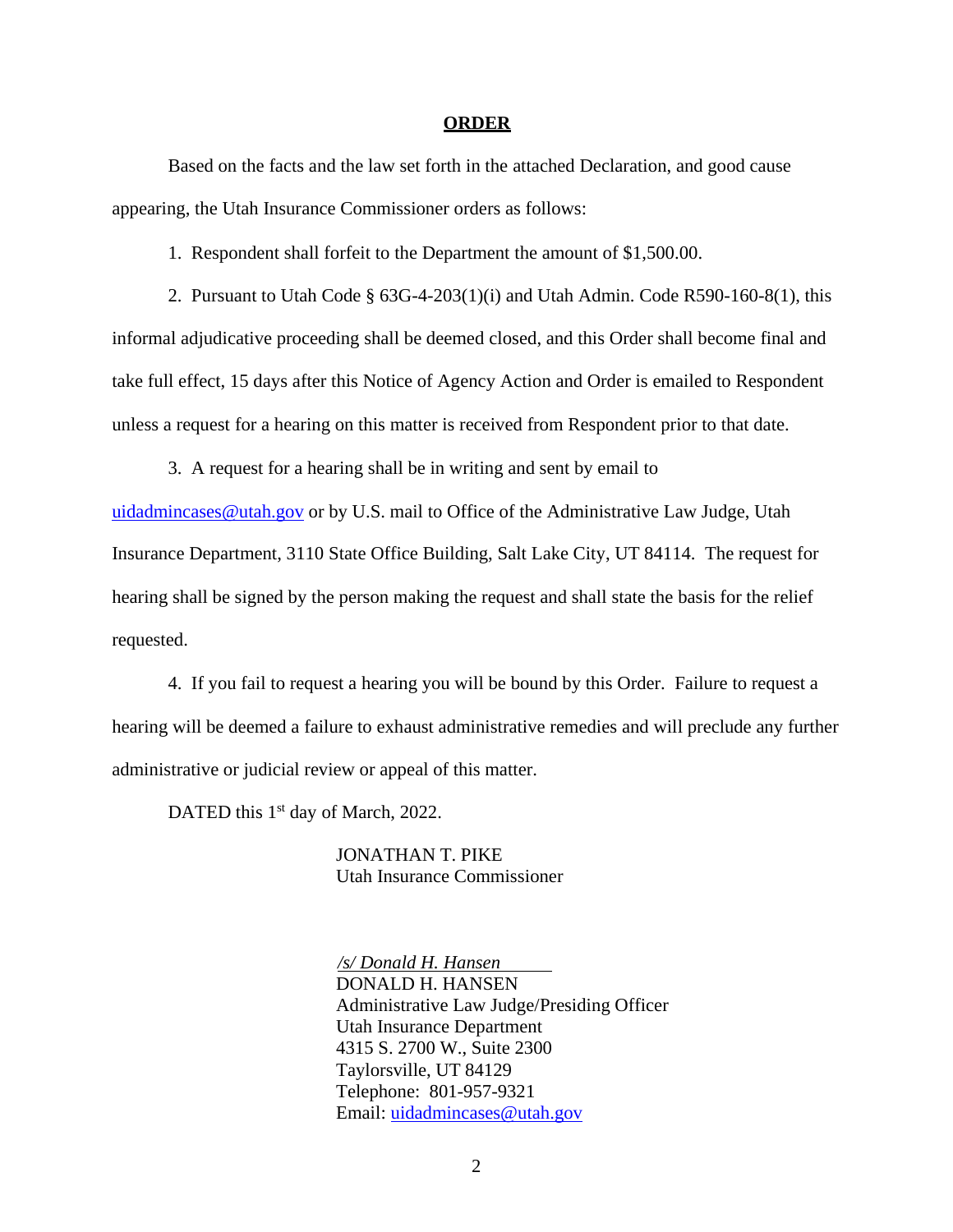## **NOTICE REGARDING ENFORCEMENT OF THE ORDER**

Failure to obey this Order may subject you to further penalties that include a forfeiture of up to \$2,500 per violation, with each day of the violation constituting a separate violation. Other penalties for failing to obey this Order may include license suspension, probation, refusal to renew, or revocation. Failure to obey this Order may also result in an action taken against you in a court of competent jurisdiction where forfeitures of up to \$10,000 for each day the failure to comply continues until judgment is rendered. If you are licensed in other jurisdictions, you may be required to report this proceeding in those jurisdictions.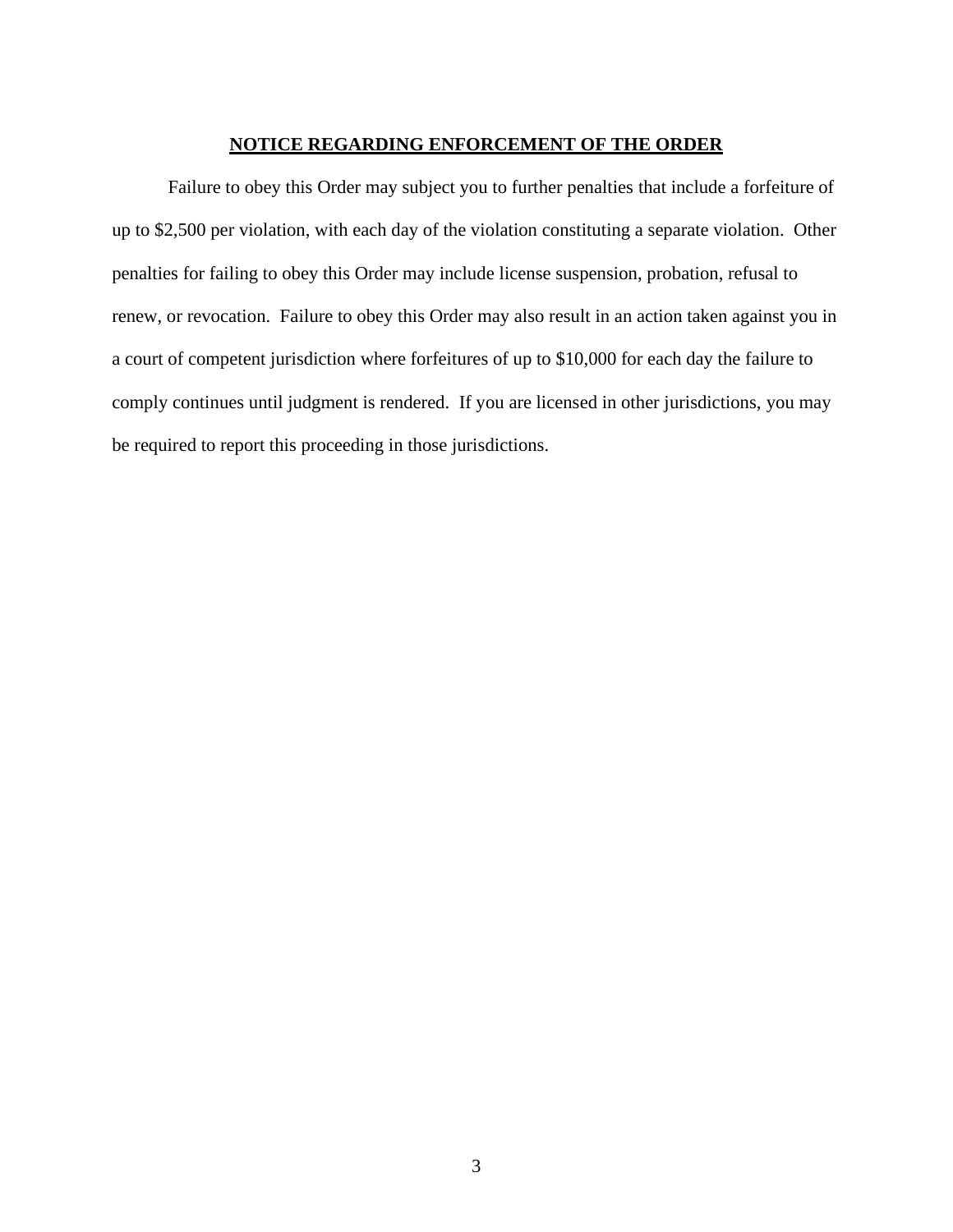#### **DECLARATION**

Under criminal penalty of Utah law, I, Carrie Backus, declare the following:

1. I am currently employed as a Market Conduct Examiner with the Utah Insurance Department ("Department") where my responsibilities include investigating and enforcing Utah insurance laws.

2. I submit this Declaration as the basis for issuing the Notice of Informal Adjudicative Proceeding and Order against American Retirement Life Insurance Company ("Respondent") to which this Declaration is attached.

3. Based on my personal knowledge and/or based on the facts appearing in the Department's records and files, the following facts are true:

a. Respondent is a life insurer domiciled in Ohio and authorized to do insurance business in Utah. Respondent's Utah license number is 160026.

b. Respondent issues Medicare Supplement products.

c. Pursuant to Utah Admin. Code R590-146-14(B) and (C), Utah Admin. Code R590- 146-22, and Utah Admin. Code R590-220-11(4), Respondent is required to file an annual Medicare Supplement Refund or Credit Calculation Report, Premium Rates Report, 2010 Medicare Supplement Rate and Enrollment Data (as applicable), and Multiple Policies Report, together as one filing called a Medicare Supplement Annual Report, on or before May 31 of each year.

d. Respondent submitted a filing of its Medicare Supplement Annual Report on May 27, 2021. Due to errors related to completeness and compliance with filing submission requirements, the Department sent a notice requiring Respondent to correct the filing by June 2, 2021.

4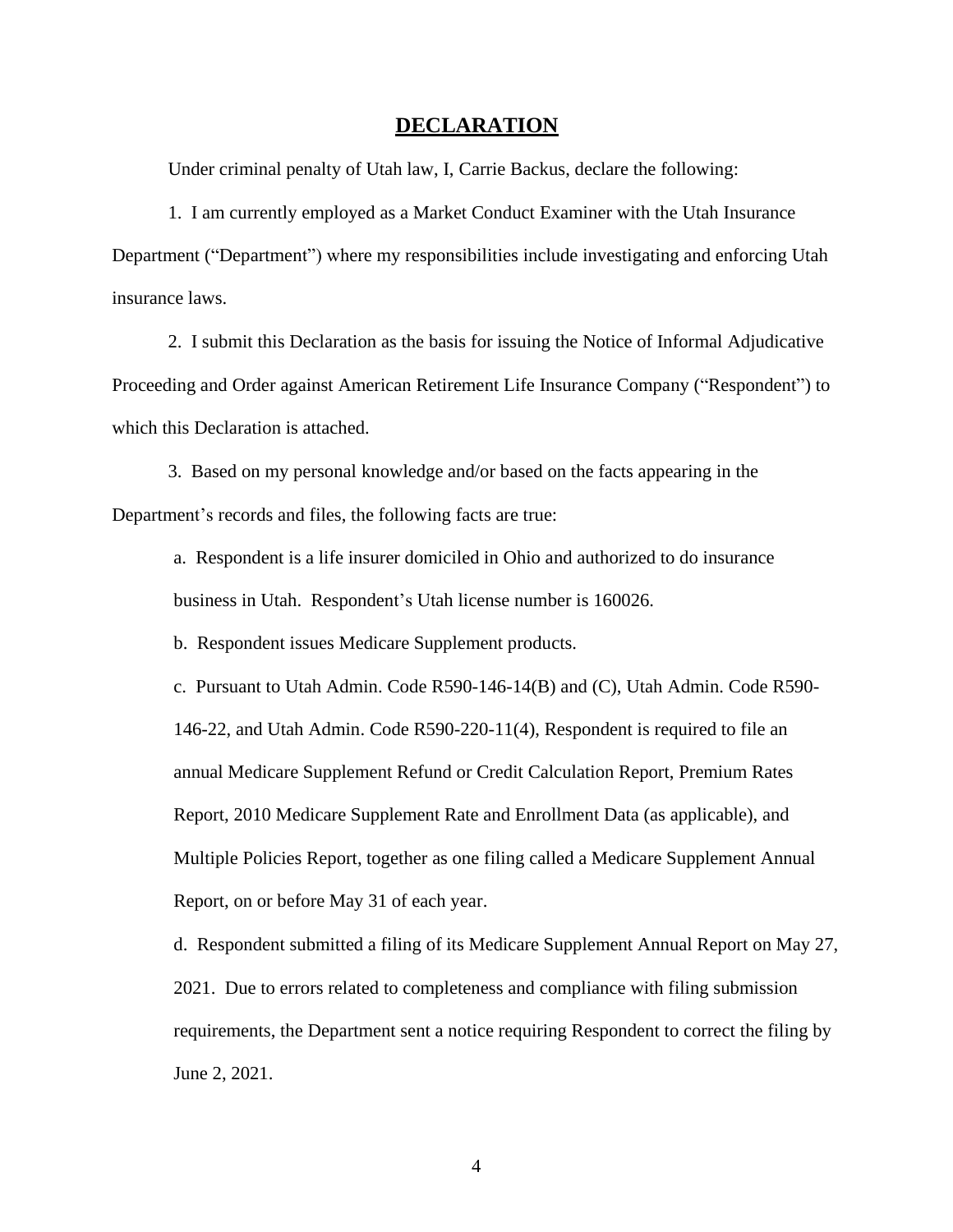e. Respondent did not correct the filing and it was rejected on June 3, 2021.

f. Pursuant to Utah Admin. Code R590-220-5(3), rejected filings are not considered filed with the Department.

g. On June 3, 2021, Respondent submitted a new filing of its Medicare Supplement Annual Report which was accepted on June 17, 2021.

h. Respondent's compliant 2020 Medicare Supplement Annual Report filing was submitted after the deadline of May 31.

i. Respondent was previously assessed a forfeiture of \$750.00 for failing to timely file its Medicare Supplement Reports for 2019. *See* Utah Insurance Department v. American Retirement Life Insurance Company, Docket No. 2021-4311, February 22, 2021.

4. The above declared facts demonstrate that the following Utah insurance law(s) were not complied with:

a. Respondent violated Utah Admin. Code R590-146-14(B) and (C), Utah Admin. Code R590-146-22, and Utah Admin. Code R590-220-11(4) by not filing a compliant Medicare Supplement Annual Report by May 31, 2021.

5. Based on Utah Code § 31A-2-308 and other similar enforcement cases, the proper forfeiture for the violations should be \$1,500.00.

DATED this 28<sup>th</sup> day of February, 2022, at Salt Lake City, Salt Lake County, Utah.ca

*/s/ Carrie Backus*  Carrie Backus, Market Conduct Examiner Utah Insurance Department